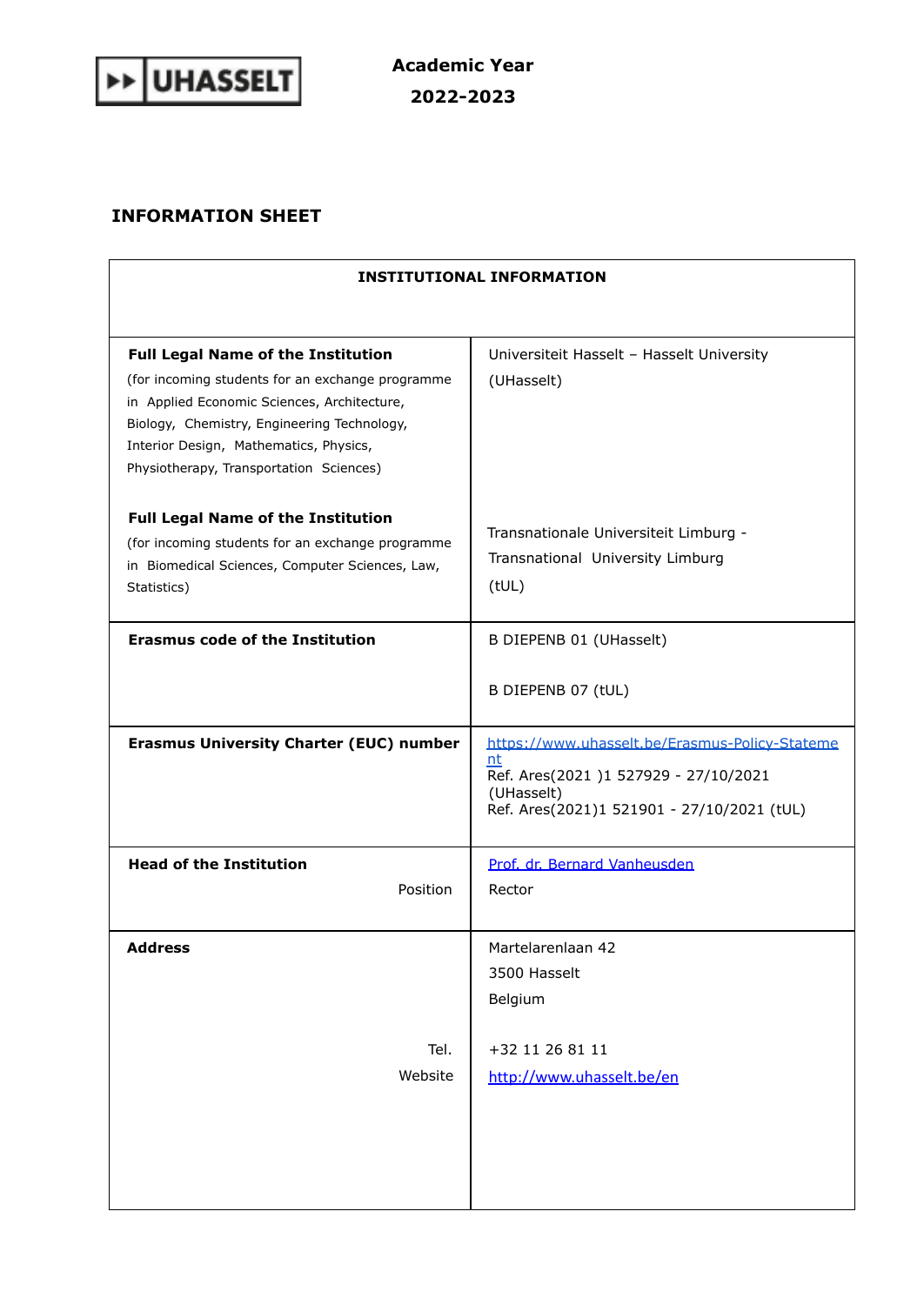## >> UHASSELT

| <b>Institutional Coordinator</b>                        | Non-EU students + EU students                    |
|---------------------------------------------------------|--------------------------------------------------|
|                                                         | Ms. Laurien Stuvers                              |
| Tel.<br>E-mail                                          | +32 11 26 90 09<br>laurien.@uhasselt.be          |
| <b>Administration Exchange</b>                          | Please send your nominations and general         |
| <b>Students (incoming/outgoing)</b>                     | inquiries to <b>incoming@uhasselt.be</b>         |
| Tel.<br>E-mail                                          | +32 11 26 81 69<br>incoming@uhasselt.be          |
| Services for staff and students (e.g.                   | Ms. Stefanie Commeene                            |
| accommodation, visa, insurance, etc.)<br>Tel.<br>E-mail | +32 11 26 81 77<br>stefanie.commeene@uhasselt.be |
|                                                         | Mr. Niels Lambrichts                             |
| Tel.<br>E-mail                                          | +32 11 26 90 82<br>niels.lambrichts@uhasselt.be  |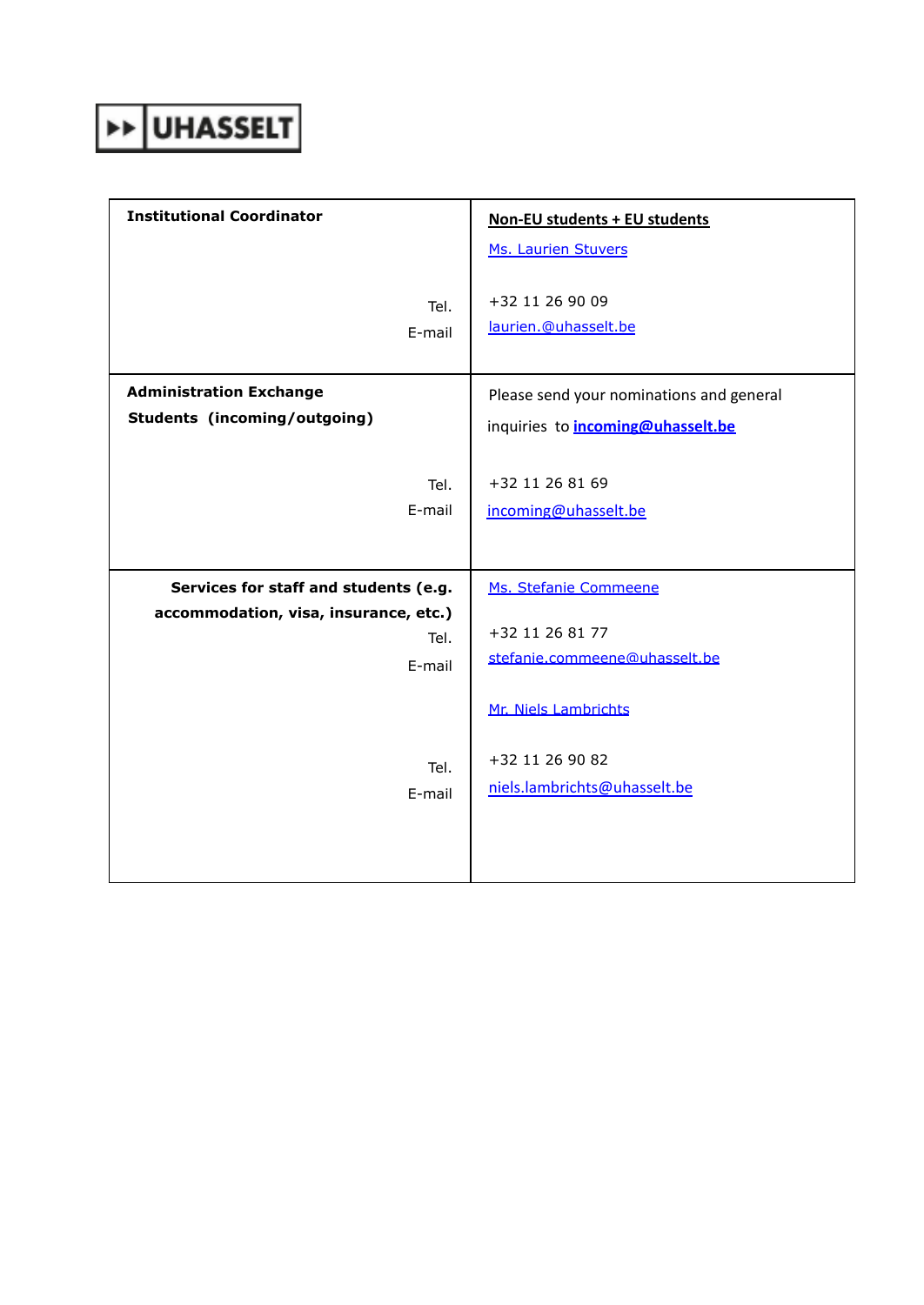## **GENERAL INFORMATION**

| Nomination (compulsory)                 | Please nominate your students by sending an<br>e-mail to <i>incoming@uhasselt.be</i> including the<br>details of the students you have selected (names,<br>date of birth, study programme, semester,<br>faculty, study level, e-mail) |
|-----------------------------------------|---------------------------------------------------------------------------------------------------------------------------------------------------------------------------------------------------------------------------------------|
|                                         | <b>Deadlines:</b>                                                                                                                                                                                                                     |
|                                         | First semester (Autumn semester) or full                                                                                                                                                                                              |
|                                         | academic year:                                                                                                                                                                                                                        |
|                                         | 15 May of the prior academic year                                                                                                                                                                                                     |
|                                         | Second semester (Spring semester):                                                                                                                                                                                                    |
|                                         | 15 October of the same academic year                                                                                                                                                                                                  |
| Online registration (compulsory)        | All incoming exchange students have to register<br>on our website.                                                                                                                                                                    |
|                                         | Please make sure you register as an EXCHANGE<br>STUDENT and for the correct academic year                                                                                                                                             |
|                                         | (2022-2023).                                                                                                                                                                                                                          |
|                                         | Please note that only complete forms will be                                                                                                                                                                                          |
|                                         | accepted. This implies that all requested                                                                                                                                                                                             |
|                                         | documents must be uploaded.                                                                                                                                                                                                           |
| Deadline for online registration by the | First semester (Autumn semester) or full                                                                                                                                                                                              |
| students (compulsory)                   | academic year:                                                                                                                                                                                                                        |
|                                         | 15 July of the prior academic year                                                                                                                                                                                                    |
|                                         | Second semester (Spring semester):                                                                                                                                                                                                    |
|                                         | 1 December of the same academic year                                                                                                                                                                                                  |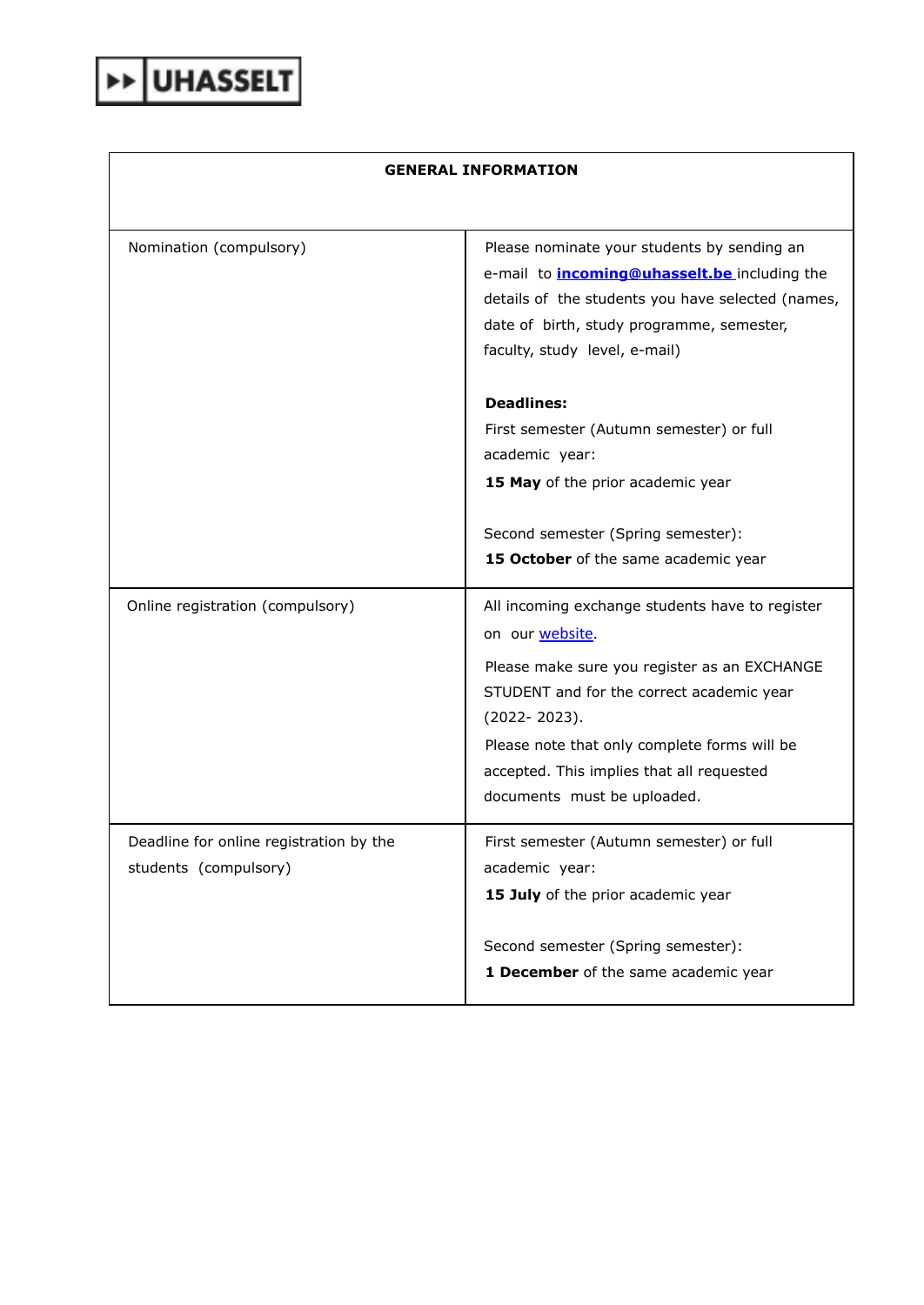| Documents required for online registration | • Copy of ID or passport<br>• Letter of nomination from home university<br>• (Provisional) learning/training agreement •<br>Official Transcript of Records<br>. Copy of the European health insurance card<br>(compulsory for European students) or<br>other health insurance document |
|--------------------------------------------|----------------------------------------------------------------------------------------------------------------------------------------------------------------------------------------------------------------------------------------------------------------------------------------|
|                                            |                                                                                                                                                                                                                                                                                        |

| <b>→ UHASSELT</b>                  |                                                                                                                                                           |
|------------------------------------|-----------------------------------------------------------------------------------------------------------------------------------------------------------|
| Academic calendar                  | Please note that each department/faculty<br>has a different academic calendar, so<br>please consult our website. This will be<br>updated around 1st June. |
|                                    | In general:                                                                                                                                               |
|                                    | First semester: Mid-September -<br>December Exam period: January                                                                                          |
|                                    | Second semester: February - May/June<br>Exam period: June                                                                                                 |
|                                    | Please note that students are expected to<br>complete the full period for which they have<br>been announced.                                              |
| <b>Buddy Programme</b>             | YES: students can apply to request a buddy in<br>the online registration tool.                                                                            |
| Orientation programme (compulsory) | More information will be available on our website.<br>The new programme will be available at the latest<br>in August.                                     |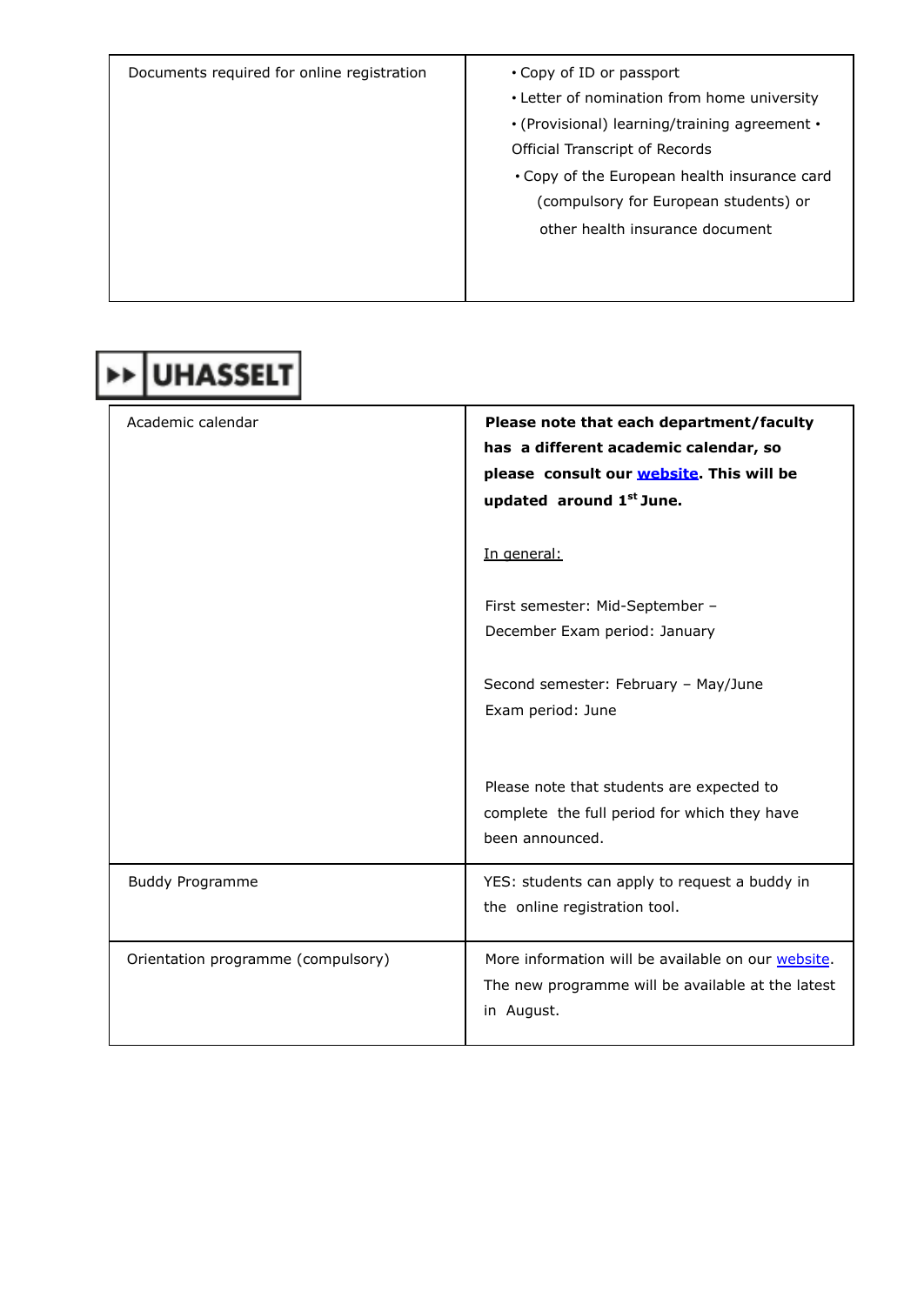| Preferred semester for receiving | Both semesters are acceptable for most              |
|----------------------------------|-----------------------------------------------------|
| incoming students                | programmes, provided that the student finds a       |
|                                  | suitable programme equivalent to 21 ECTS            |
|                                  | credits/semester (please check the course           |
|                                  | catalogue on our website. The new course            |
|                                  | catalogue for 2022-2023 will be available at the    |
|                                  | latest on $1st$ June).                              |
|                                  |                                                     |
|                                  | <b>Exception 1:</b> The exchange study programme of |
|                                  | the bachelor in Sciences (Biology, Chemistry,       |
|                                  | Computer Science, Mathematics and Physics) is       |
|                                  | only offered in the second semester.                |
|                                  | <b>Exception 2:</b> The exchange study programme    |
|                                  | of the bachelor in Business Economics is only       |
|                                  | offered in the second semester.                     |
|                                  | <b>Exception 3:</b> The exchange study programme    |
|                                  | of the bachelor in Biomedical Sciences is only      |
|                                  | offered in the second semester. Master students     |
|                                  | are also                                            |
|                                  |                                                     |

|  | <b>&gt;&gt;UHASSELT</b> |
|--|-------------------------|
|--|-------------------------|

|                                 | welcome in the first semester, depending on<br>their preliminary training.                                          |
|---------------------------------|---------------------------------------------------------------------------------------------------------------------|
| Online course catalogue         | Please consult our website. For 2022-2023,<br>the courses will be available at the latest on<br>$1st$ June.         |
| Language of instruction         | English or Dutch. A B2 level is required to follow<br>courses. Please check the course catalogue on<br>our website. |
| Grading system                  | Please consult our website.                                                                                         |
| ECTS (yes/no)                   | <b>YES</b>                                                                                                          |
| Additional academic information | Please consult our website.                                                                                         |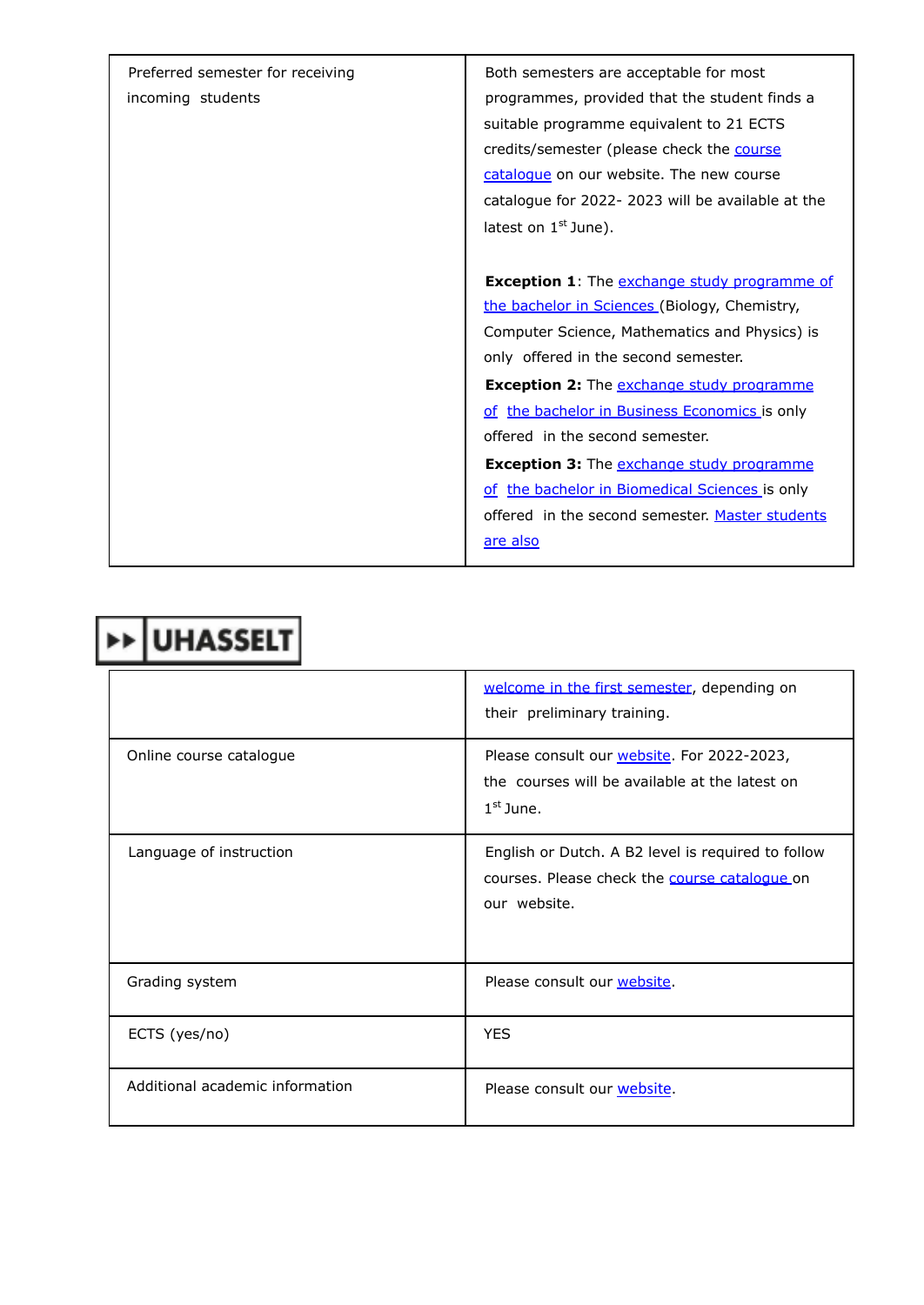| Housing arranged (yes/no)            | Please consult our accommodation database.                                                                                                                                                                                                                                                                                                                                                                           |
|--------------------------------------|----------------------------------------------------------------------------------------------------------------------------------------------------------------------------------------------------------------------------------------------------------------------------------------------------------------------------------------------------------------------------------------------------------------------|
|                                      | You can also look upon arrival. In the<br>meanwhile, you can stay in the Hasselt youth<br>hostel for a few days. More information can be<br>found on their website. When you book a<br>room, please mention you're coming to Hasselt<br>University, they will give you a discount.                                                                                                                                   |
| Average accommodation cost per month | Average rents range from 300-350 Euro per<br>month (please make sure to check whether<br>utility costs are included in the rent).                                                                                                                                                                                                                                                                                    |
| Average cost of living per month     | Please consult our website.                                                                                                                                                                                                                                                                                                                                                                                          |
| Transport                            | Hasselt University offers a cheap bike for<br>students during their stay at Hasselt University.<br>We only charge a 70 Euro deposit that we<br>reimburse after the return of the bike $+25$<br>Euro rent for your full stay.<br>Students have to register online to obtain a<br>bike: Go to citybike.uhasselt.be and create a<br>login. Pls. NOTE: when your home address<br>shows another country than Belgium, you |

|  | will not have to fill in the so-called<br>'National Number'.                         |
|--|--------------------------------------------------------------------------------------|
|  | . Then go to 'Rent a bicycle', fill in all fields,<br>and print your contract.       |
|  | . Read/print the 'Rent Regulations'.<br>. Pay the 70 Euro deposit + 25 Euro rent via |
|  | bank transfer, if possible, and bring a<br>proof of payment.                         |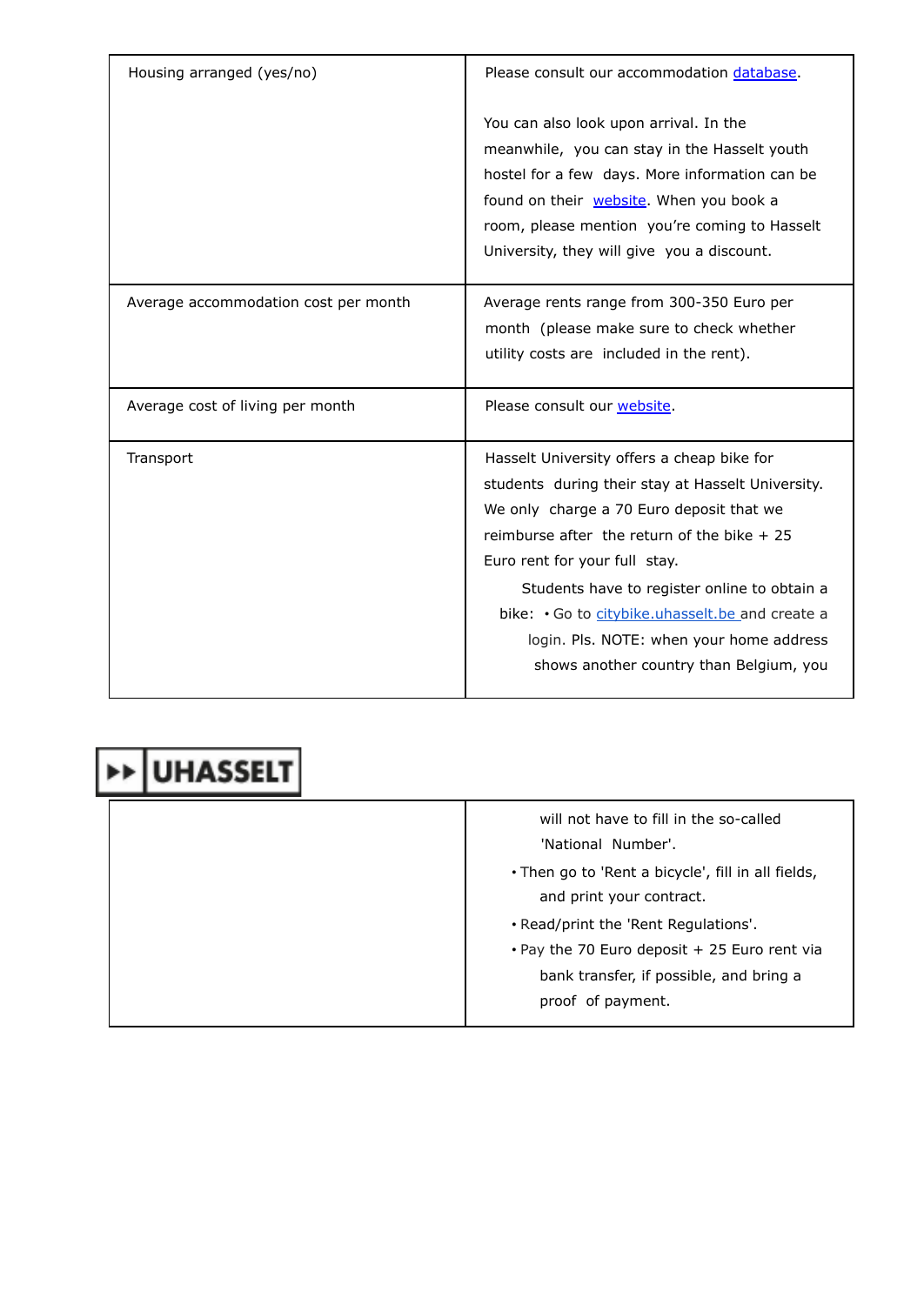| Insurance             | As health insurance is mandatory in Belgium,<br>Hasselt University insists that all students are<br>covered with insurance for the full period of their<br>stay. Furthermore, we strongly advise students to<br>subscribe to some form of hospitalization and<br>repatriation insurance, as far as it is not included<br>in your health insurance.<br>. EU Students are typically covered through<br>their local insurance and EHI-card.<br>. All NON-EU Students should enrol into the<br>SIP (Student Insurance Programme) at<br>www.sipinsurance.eu which costs 40<br>Euro/month. This is a comprehensive<br>insurance, covering civil liability,<br>repatriation, health and accident insurance.<br>After payment of the fee, you will receive a<br>certificate that you should upload into your<br>student file.<br>Please make sure you use the exact same name<br>and surname as for your enrolment at Hasselt<br>University. |
|-----------------------|--------------------------------------------------------------------------------------------------------------------------------------------------------------------------------------------------------------------------------------------------------------------------------------------------------------------------------------------------------------------------------------------------------------------------------------------------------------------------------------------------------------------------------------------------------------------------------------------------------------------------------------------------------------------------------------------------------------------------------------------------------------------------------------------------------------------------------------------------------------------------------------------------------------------------------------|
|                       | If you have any further questions about<br>insurance, please contact Mr. Marc Thoelen<br>(marc.thoelen@uhasselt.be).                                                                                                                                                                                                                                                                                                                                                                                                                                                                                                                                                                                                                                                                                                                                                                                                                 |
| Visa/travel documents | A visa should be applied for at the Belgian<br>Embassy or consulate in the home country well<br>in advance. • EU-nationals do NOT need a visa<br>• non-EU nationals residing outside the EU<br>will always need a visa ( $C' < 3$ months<br>or $'D' > 3$ months)<br>. non-EU nationals residing INSIDE the EU<br>and carrying a valid residence permit<br>from                                                                                                                                                                                                                                                                                                                                                                                                                                                                                                                                                                       |

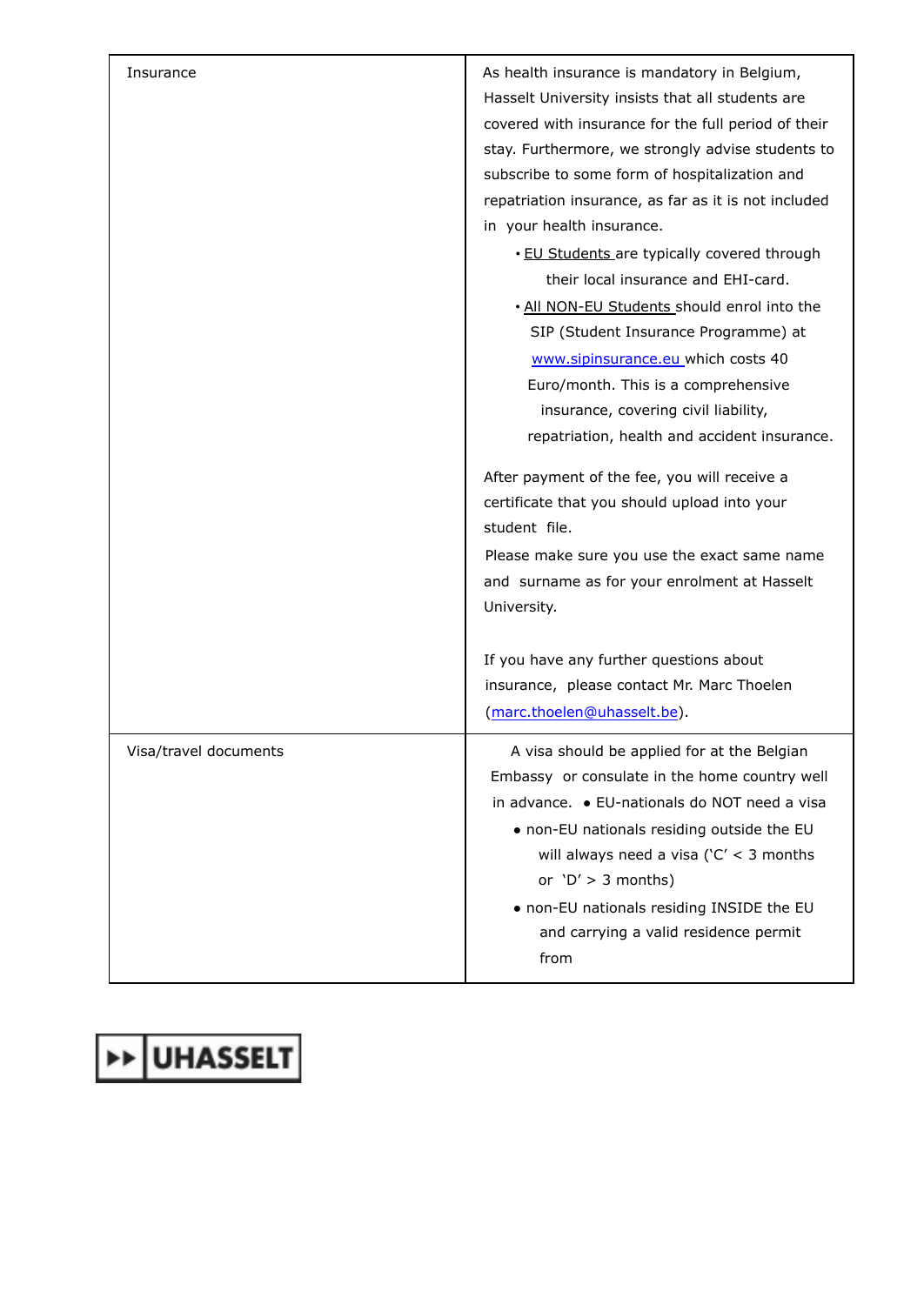|                                  | that EU-country, do NOT need a visa for<br>stays $<$ 3 months; for stays $>$ 3<br>months, always apply for a Belgian<br>visa in your<br>current EU-country and do NOT travel to<br>Belgium without a valid visa.                                                                                                                                                                                                                                                     |
|----------------------------------|----------------------------------------------------------------------------------------------------------------------------------------------------------------------------------------------------------------------------------------------------------------------------------------------------------------------------------------------------------------------------------------------------------------------------------------------------------------------|
|                                  | Always check the website of the Federal Foreign<br>Affairs Department to find out whether you need<br>a visa to come to Belgium.                                                                                                                                                                                                                                                                                                                                     |
|                                  | If you need a visa, you will have to prove your<br>solvency. This solvency can be proven in<br>different ways:<br>• A document certifying that the student has<br>been awarded a study grant or scholarship .<br>"An agreement for acceptance of financial<br>responsibility" (letter of a guarantee) by the<br>so-called Annex 32<br>• A proof of your own financial means by<br>transferring a certain amount to a blocked<br>bank account in Belgium on your name |
|                                  | In case you would like to use the last option<br>(prove your financial means), Hasselt University<br>can assist you and provide you with a letter of<br>proof of solvency. Kindly contact Mr. Marc<br>Thoelen (marc.thoelen@uhasselt.be) in case you<br>would like to make use of this procedure. The<br>detailed instructions will be communicated to you<br>afterwards.                                                                                            |
|                                  | For further information, please contact Mr.<br>Marc Thoelen (marc.thoelen@uhasselt.be).                                                                                                                                                                                                                                                                                                                                                                              |
| Additional practical information | Please check our website for practical<br>information prior to departure and upon<br>arrival.                                                                                                                                                                                                                                                                                                                                                                        |
| COVID-19                         | Please check our <b>website</b> for the most recent<br>rules and (travel) regulations during the<br>pandemic, and for quarantine measures for<br>incoming students.                                                                                                                                                                                                                                                                                                  |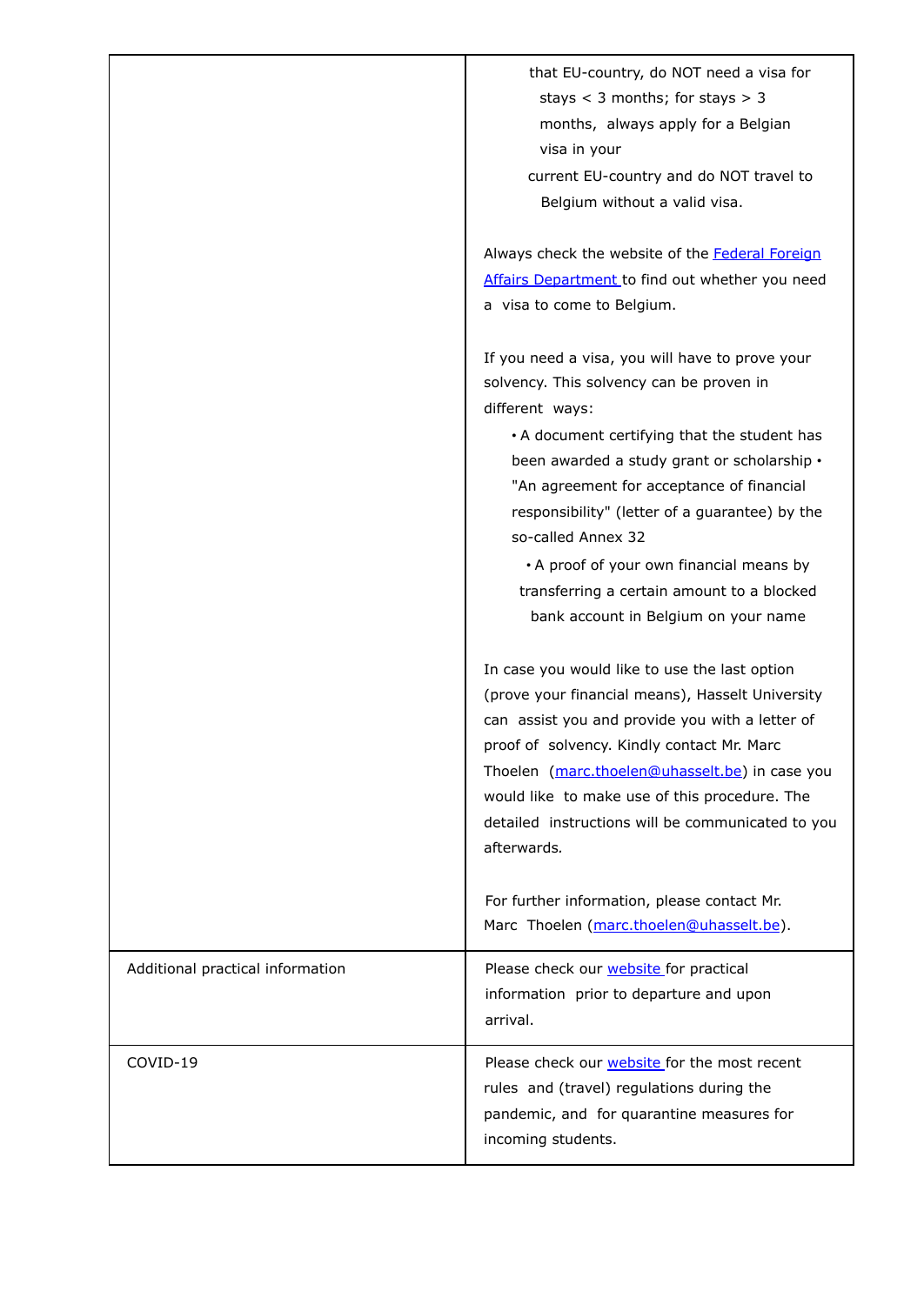## **EXP**UHASSELT

| DEPARTMENTAL COORDINATORS INTERNATIONALISATION |                                                                                                                              |
|------------------------------------------------|------------------------------------------------------------------------------------------------------------------------------|
| <b>Business Economics (UHasselt)</b>           | Administrator: Ms. Els Welkenhuyzen                                                                                          |
|                                                |                                                                                                                              |
| Tel.                                           | +3211268397                                                                                                                  |
| E-mail                                         | els.welkenhuyzen@uhasselt.be                                                                                                 |
| <b>Architecture (UHasselt)</b>                 | Administrator/Academic contact person: dr. Els Hannes                                                                        |
| Tel.                                           | +32 11 29 21 20                                                                                                              |
| E-mail                                         | els.hannes@uhasselt.be                                                                                                       |
| <b>Interior Architecture (UHasselt)</b>        | Academic contact person: Prof. dr. Katelijn Quartier                                                                         |
| Tel.                                           | +32 11 29 21 82                                                                                                              |
| E-mail                                         | katelijn.quartier@uhasselt.be                                                                                                |
| <b>Biomedical Sciences (tUL)</b>               | Administrator: Ms. Ilse Broekx                                                                                               |
|                                                | Academic contact person: Prof. dr. Niels Hellings                                                                            |
| Tel.<br>Tel.<br>E-mail<br>E-mail               | +32 11 26 80 88 (Ms. Broekx)<br>+32 11 26 9268 (Prof. dr. Hellings)<br>ilse.broekx@uhasselt.be<br>niels.hellings@uhasselt.be |
| <b>Medicine (UHasselt)</b>                     | Administrator/Academic contact person:<br>Prof. Dr. Muriel Vermarien                                                         |
| E-mail                                         | muriel.vermarien@uhasselt.be                                                                                                 |
| <b>Engineering Technology</b><br>(UHasselt)    | Administrator/Academic contact person: Ms. Karine Evers                                                                      |
| Tel.                                           | +32 11 29 21 33                                                                                                              |
| E-mail                                         | karine.evers@uhasselt.be                                                                                                     |
| Law (tUL)                                      | Administrator: Ms. Ingrid Vrancken                                                                                           |
|                                                | Academic contact person: Prof. dr Charlotte Declerck                                                                         |
| Tel.<br>E-mail                                 | +32 11 26 90 24<br>ingrid.vrancken@uhasselt.be                                                                               |

٦